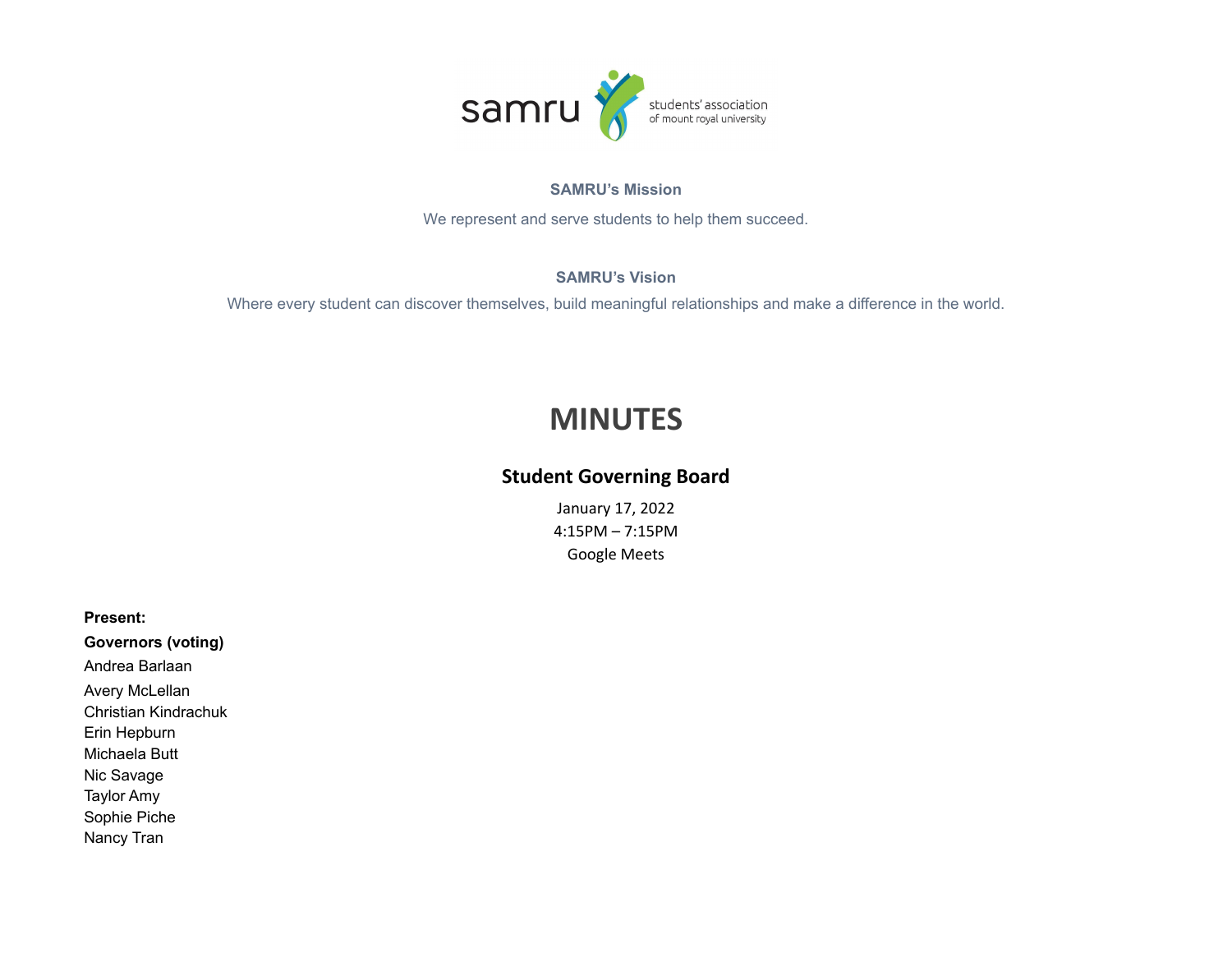

Arooba Siqqidui Michelle Gladue (part)

**SAMRU Support (non-voting):** Ashley Schreiner (Speaker) Spirit River Striped Wolf (Representation Executive Council President) Pat Cochrane (Governance Coach) Brian Walters (Executive Director) Megan Borg (Governance Manager, scribe)

### **Land Recognition**

'Before we begin, we recognize that we are fortunate to be situated on Treaty 7 lands, including the Niitsitapi (nit-SIT-ah-pee, or Blackfoot) Nations of the Siksika (SICK-sick-ah), Kainai (GUY-nuy) and Piikani (pih-GAH-nee); the Tsuu T'ina (TSOO-tunuh) Nation; the Nakoda (nuh-KO-dah) Nations of the Bearspaw, Chiniki (CHIN-ee-kee) and Wesley; and the Metis Nations. Through this land acknowledgement we honour the agreements between the ancestral peoples of this land and the first Euro-Canadian settlers; agreements that have been historically dishonoured. *We are all treaty people.'*

| <b>Topic</b>       | <b>Motions</b>                 | <b>Discusion</b> |
|--------------------|--------------------------------|------------------|
|                    |                                |                  |
|                    |                                |                  |
|                    |                                |                  |
|                    |                                |                  |
| <b>Approval of</b> | Motion: To approve the agenda. |                  |
| Agenda             | Hepburn/Butt                   |                  |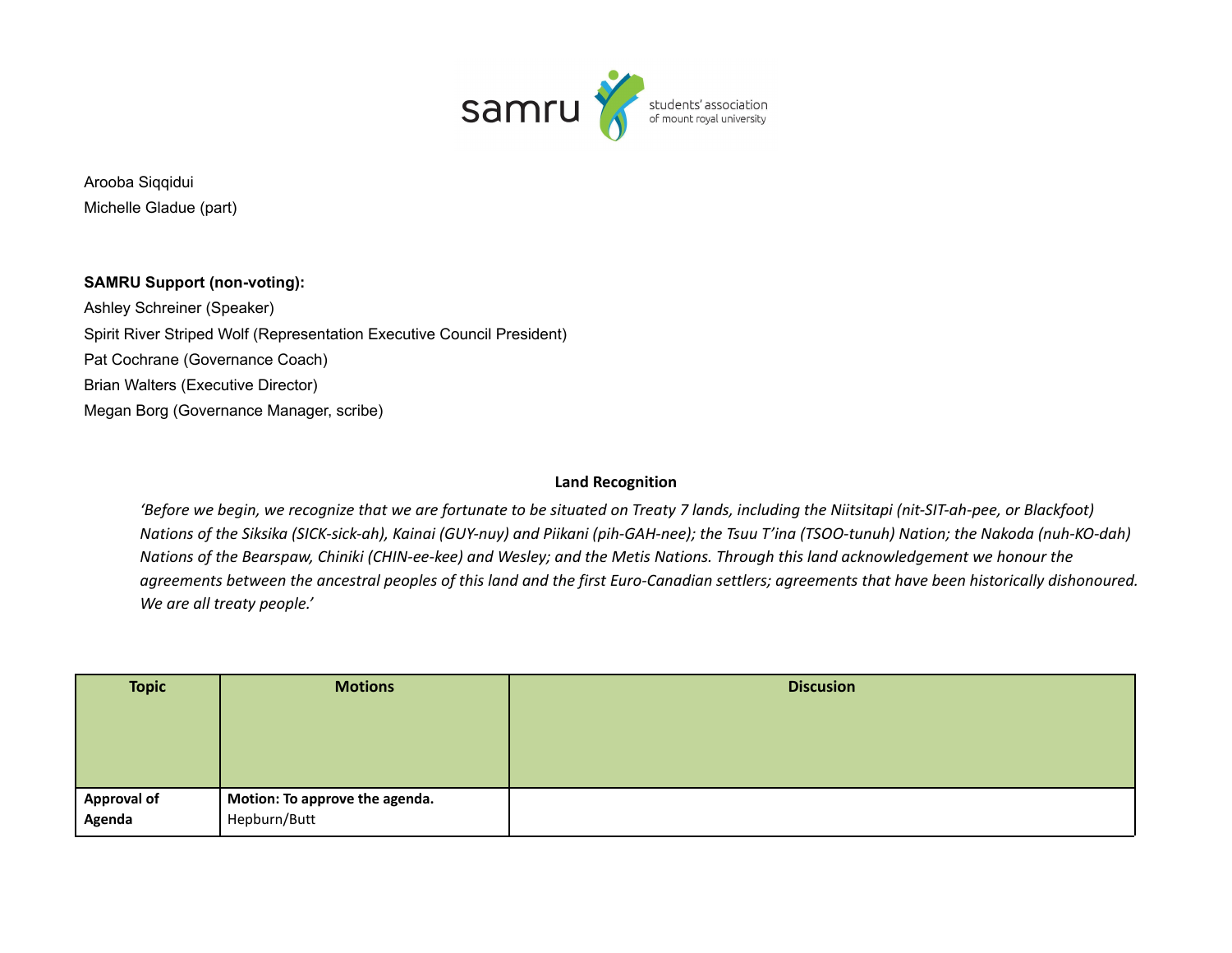

|                                                 | Carried                                                                                                                                                                                                                                                                                                                                                                                                                                                                                                                                                                                                                                                                                                                                                                                                                                                                                                                                                                                                                                                                                                                                                                                                                                                                                                                                                                                                                                           |                                                                                                                                                                                                                                                                                                                                                                                                                                                                                                                                                                                                                 |
|-------------------------------------------------|---------------------------------------------------------------------------------------------------------------------------------------------------------------------------------------------------------------------------------------------------------------------------------------------------------------------------------------------------------------------------------------------------------------------------------------------------------------------------------------------------------------------------------------------------------------------------------------------------------------------------------------------------------------------------------------------------------------------------------------------------------------------------------------------------------------------------------------------------------------------------------------------------------------------------------------------------------------------------------------------------------------------------------------------------------------------------------------------------------------------------------------------------------------------------------------------------------------------------------------------------------------------------------------------------------------------------------------------------------------------------------------------------------------------------------------------------|-----------------------------------------------------------------------------------------------------------------------------------------------------------------------------------------------------------------------------------------------------------------------------------------------------------------------------------------------------------------------------------------------------------------------------------------------------------------------------------------------------------------------------------------------------------------------------------------------------------------|
| <b>Approval of</b><br><b>Consent Agenda</b>     | Motion: To approve the consent agenda.<br>Hepburn/Kindrachuk<br>Carried                                                                                                                                                                                                                                                                                                                                                                                                                                                                                                                                                                                                                                                                                                                                                                                                                                                                                                                                                                                                                                                                                                                                                                                                                                                                                                                                                                           |                                                                                                                                                                                                                                                                                                                                                                                                                                                                                                                                                                                                                 |
| <b>Board Professional</b><br><b>Development</b> | Governance Coach Cochrane gave a presentation on Governor's participation on the board and how they can be good board members:<br>Board's require individuals to participate in order to be effective<br>It is important for Board members to consider how they contribute and evaluate how they can make a stronger contribution.<br>Some considerations for board members: Do you as an individual keep the focus on the members? Are you aware of the budget and<br>are you keeping an eye on it? Are you focused and keeping the Board focused on the organization for the long-term? Are you helping<br>to build and maintain a strong governance infrastructure? Are you supporting the staff in creating and maintaining a positive<br>organizational culture? Do you hold the organization accountable to the community it serves? What are you doing to ensure the<br>members are informed and up-to-date of the work of the organization?<br>Boards can become problems to themselves for various reasons: personalities, conflicts, positions, etc. It is important to recognize<br>everyone is a human being. It is good to keep in mind that most people are there for the same reasons that you are; check your<br>assumptions, reserve your judgement, sit back and listen empathetically, stay focused on content as opposed to behavior or style, do<br>not take opinions or positions personally; every board member has value. |                                                                                                                                                                                                                                                                                                                                                                                                                                                                                                                                                                                                                 |
| <b>Policy Review</b>                            | Governor Gladue joined the meeting.                                                                                                                                                                                                                                                                                                                                                                                                                                                                                                                                                                                                                                                                                                                                                                                                                                                                                                                                                                                                                                                                                                                                                                                                                                                                                                                                                                                                               | ED Walters gave an overview of the policy review project, noting that one major area of focus<br>has been removing procedure from policy in order to ensure that the policies are at a<br>governance level. ED Walters gave an overview of the Board's role in reviewing the policies and<br>included some sample questions to consider when reviewing the policies:<br>Is the policy's PURPOSE clear? Does it capture the Board's intent? Is there<br>anything missing from the PURPOSE?<br>Do the major headings sufficiently address all of the Board's perceived risk<br>areas related to the policy topic? |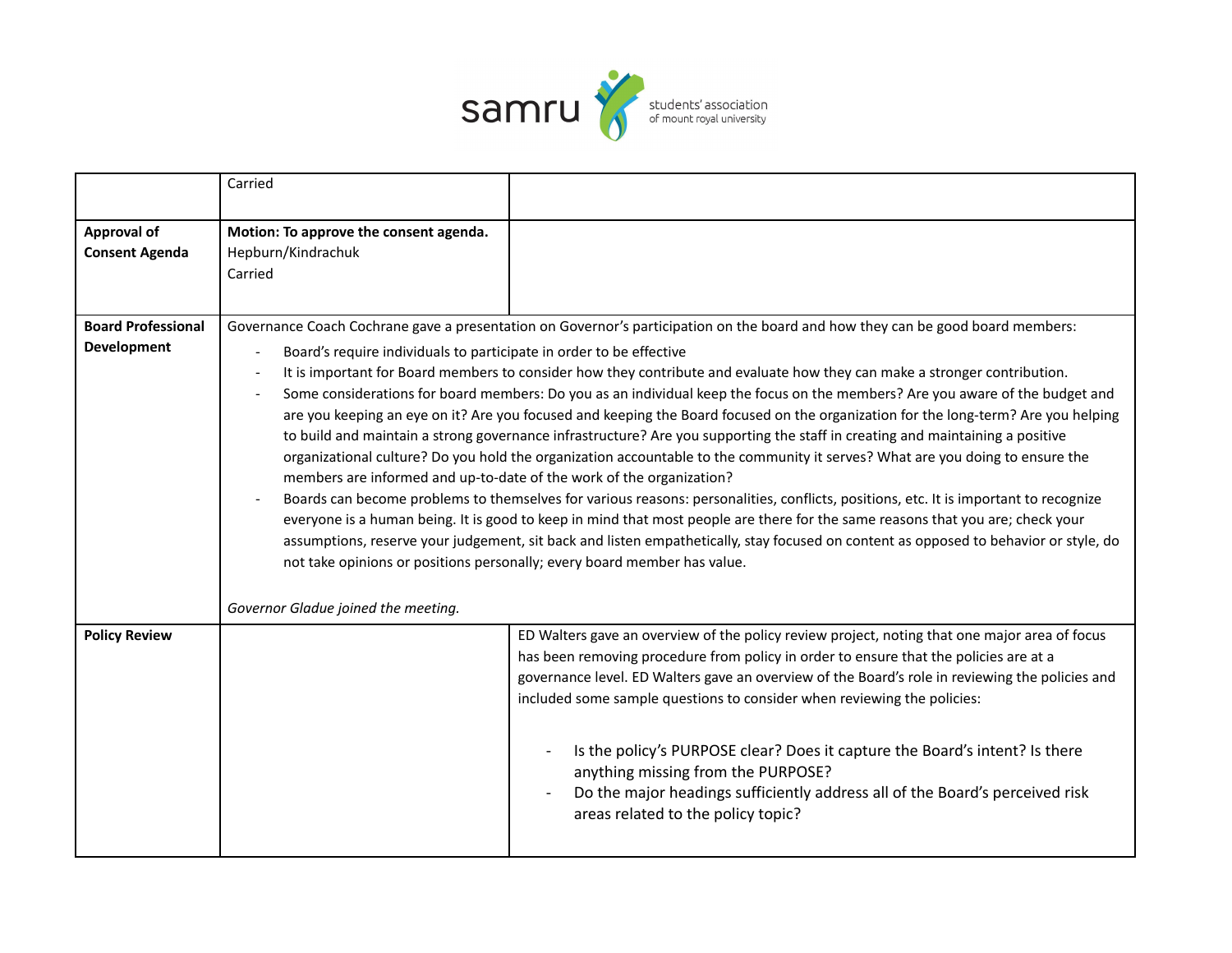

|  | Is the policy written at a governance level (i.e. specific enough to provide clear<br>direction but not prescriptive in its implementation)?<br>Is the language clear and easily understandable? Are any parts of the policy<br>confusing, in content or wording?<br>Is anything missing?                                                                                                                                                                                                                                                                                                            |
|--|------------------------------------------------------------------------------------------------------------------------------------------------------------------------------------------------------------------------------------------------------------------------------------------------------------------------------------------------------------------------------------------------------------------------------------------------------------------------------------------------------------------------------------------------------------------------------------------------------|
|  | Discussion:                                                                                                                                                                                                                                                                                                                                                                                                                                                                                                                                                                                          |
|  | It was clarified that the procedures that have been removed from the policy will be<br>kept in a separate document for the implementors of the policy.                                                                                                                                                                                                                                                                                                                                                                                                                                               |
|  | Policy Development Policy:                                                                                                                                                                                                                                                                                                                                                                                                                                                                                                                                                                           |
|  | ED Walters gave an overview of the policy development policy.<br>Discussion re: representation procedures review and approval process. Suggestion to<br>broadly define review (for example, legal compliance, bylaw compliance, policy<br>compliance, etc). REC would still be empowered to create their own policies, it just<br>includes maintaining bylaw authorities of the ED by including them in review and<br>approval of implementation procedures.<br>Discussion re: foundational agreements with MRU - these are things like the liquor<br>agreement, information sharing agreement, etc. |
|  | Action: ED Walters will bring draft of changes to the next Board meeting for review prior to<br>approval.                                                                                                                                                                                                                                                                                                                                                                                                                                                                                            |
|  | Research Integrity and Ethics Policy:                                                                                                                                                                                                                                                                                                                                                                                                                                                                                                                                                                |
|  | Question re: what kinds of research we would do. One good example is the student                                                                                                                                                                                                                                                                                                                                                                                                                                                                                                                     |
|  | satisfaction and awareness survey.                                                                                                                                                                                                                                                                                                                                                                                                                                                                                                                                                                   |